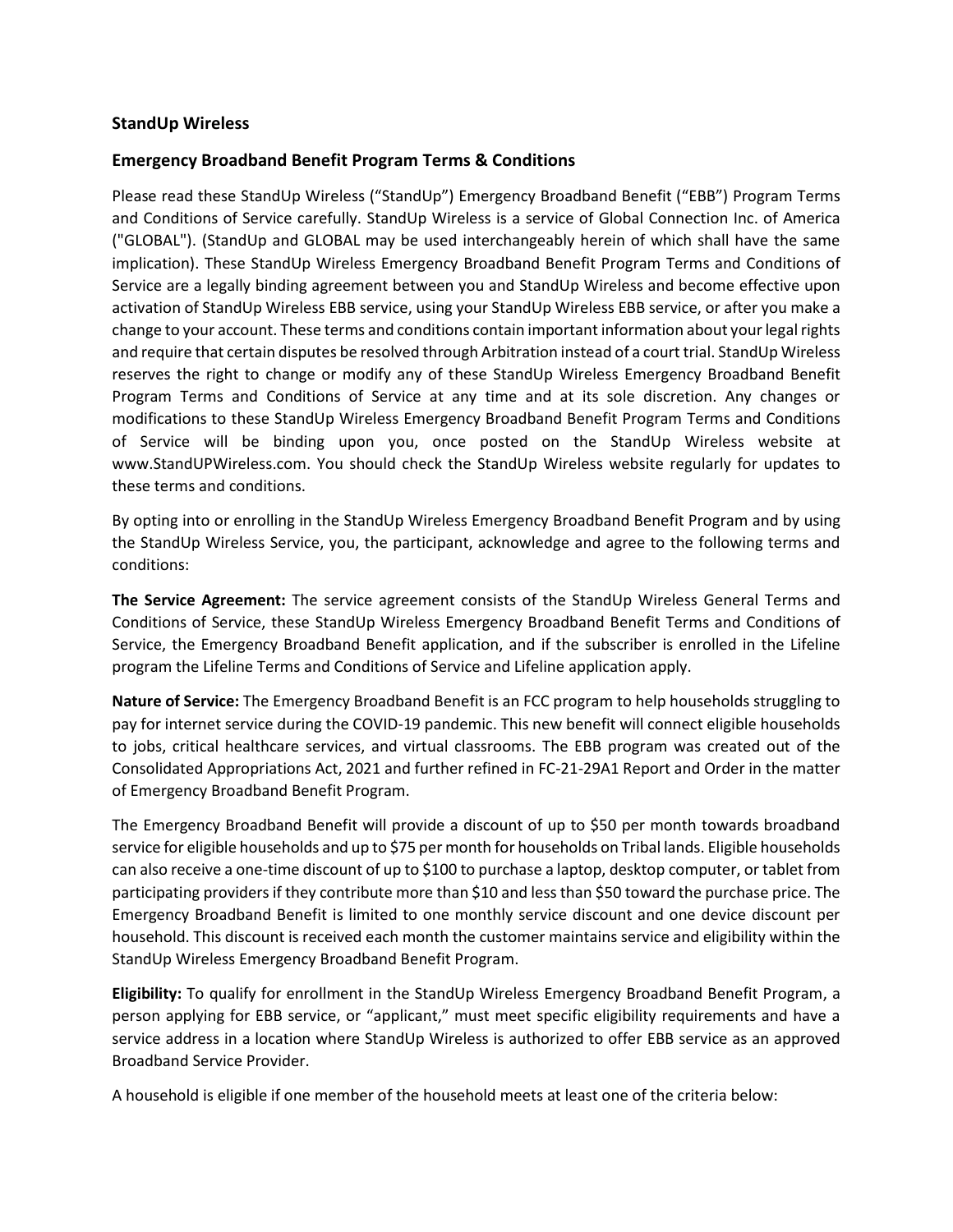- Qualifies for the Lifeline program; see Lifeline Terms and Conditions at https://standupwireless.com/terms-conditions/
- Receives benefits under the free and reduced-price school lunch program or the school breakfast program, including through the USDA Community Eligibility Provision, or did so in the 2019-2020 school year;
- Received a Federal Pell Grant during the current award year;
- Experienced a substantial loss of income since February 29, 2020 and the household had a total income in 2020 below \$99,000 for single filers and \$198,000 for joint filers; or
- Meets the eligibility criteria for a participating providers' existing low-income or COVID-19 program.

**Application Process:** Participants in the StandUp Wireless Lifeline program may OPT-IN to the EBB Program to receive this discount. New applicants must complete a certification form and may need to provide supporting documentation verifying they meet the eligibility requirements to participate in the Emergency Broadband Benefit Program and certify under penalty of perjury, that:

To Opt-IN to this EBB plan, please read the following and OPT-IN below.

The EBB is a temporary program operated by the Federal Communications Commission (FCC) that provides discounts on monthly broadband Internet access service and certain connected devices. The EBB monthly service and device discounts are non-transferrable. An eligible household is limited to one monthly service discount and one device discount. EBB Program benefits may be obtained from any participating provider of your choosing and your monthly service benefit may be transferred to another provider at any time.

When the FCC announces the end of the EBB program or we end our promotional FREE EBB service offer, we will notify you and you will revert to receiving only the standard FREE Lifeline plan where available and if you are eligible. You may keep your EBB service by paying the applicable undiscounted rate of \$40.00 plus fees and taxes. Our standard terms and conditions apply.

Your EBB discount is separate from your Lifeline discount. For your convenience, we will upgrade your existing Lifeline plan to the EBB plan using your current phone number.

For more information about EBB eligibility, specifics on Standup's EBB plan including upload/download speeds, and general information on the program call us at 1-800-544-4441 or visit www.standupwireless.com/ebb.

I hereby certify that I have read and understood these disclosures and I OPT-IN to receive the EBB discounted broadband service.

## Authorizations:

I authorize StandUp Wireless and its contracted partners, for the purpose of applying for, determining eligibility, enrolling in and seeking reimbursement of Emergency Broadband Benefit Program (EBBP) service and device benefits, to collect, use, share and retain my personal information, including but not limited to information required for the purpose of establishing eligibility for and enrolling in the Lifeline program, and including, but not limited to, full name, full residential address, date of birth, last four digits of social security number, telephone number,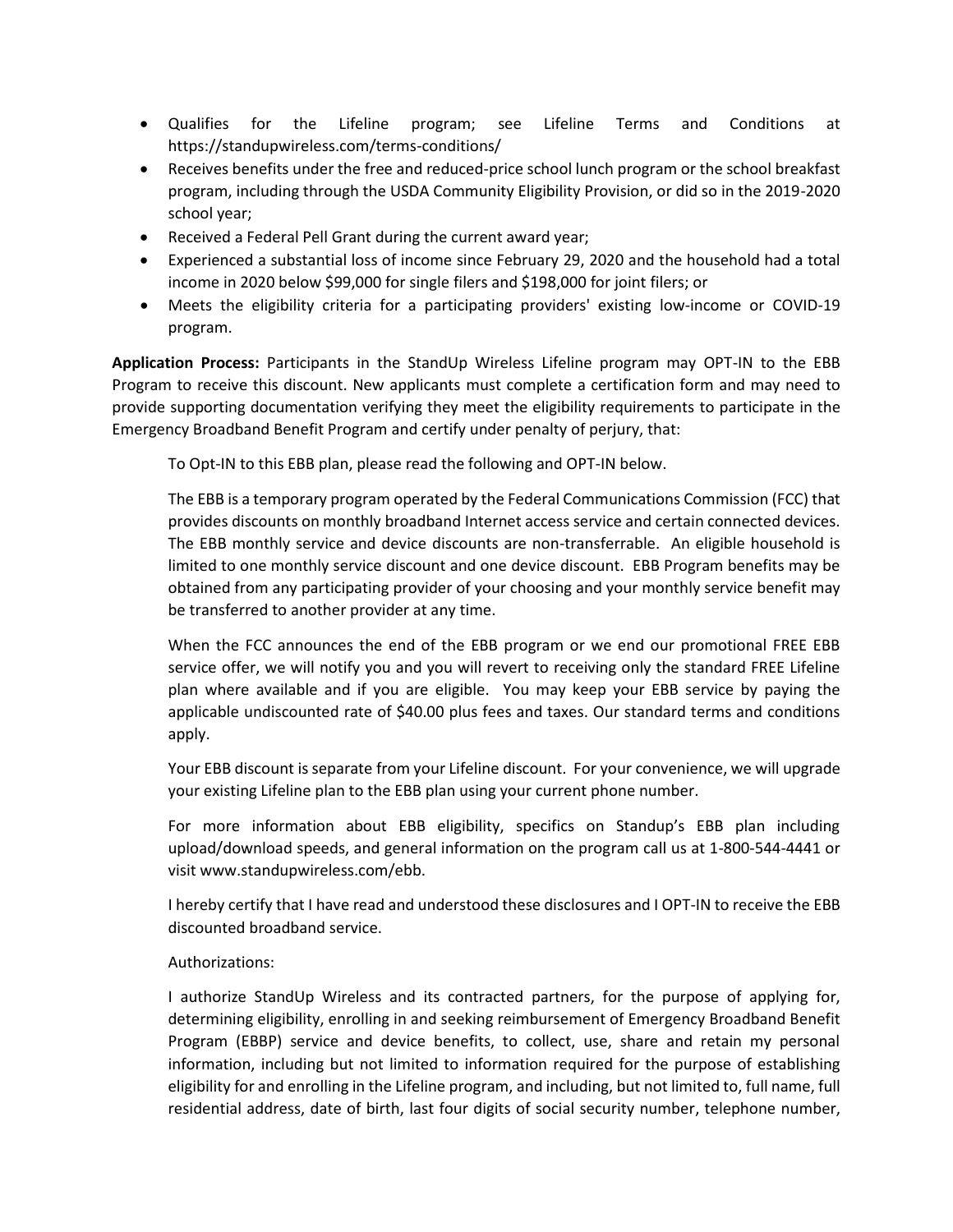eligibility criteria and status, the date on which the EBBP service discount was initiated and if applicable, terminated, EBBP connected device distribution date/type/make and model/status, usage status and other compliance requirements, the amount of support being sought for the service and/or device, and information necessary to establish identity and verifiable address, to the Universal Service Administrative Company (USAC) to ensure proper administration of the EBBP service and/or connected device benefits. Failure to provide consent will result in me being denied the Emergency Broadband Benefit service and/or the connected device benefits.

I agree that any state, local, Tribal government, school or school district, may share information about my receipt of benefits that would establish eligibility for the EBBP, and that such information will be used only to determine EBB eligibility.

I give express consent for StandUp Wireless and its contracted partners to contact me to validate my eligibility for or desire to participate in StandUp Wireless's EBB offers, and other products and services via email, telephone, or text messaging. Text messaging and data rates may apply. Consent for calls and texts is optional and can be revoked at any time. For more information see our Terms and Conditions and Privacy Policy at www.standupwireless.com.

I understand that I have the right to opt-in to the EBB program using non-electronic methods. I understand that I have the right to withdraw my consent at any time prior to the activation of your EBB plan. I also understand that I may request a paper copy of this disclosure by calling Customer Care at 1-800-544-4441.

I hereby certify that all the answers and agreements that I have provided on this form are true and correct to the best of my knowledge.

New applicants who qualify and are enrolled in the StandUp Wireless Emergency Broadband Benefit Program will receive one (1) SIM Card enabling the user to access the StandUp Wireless network with a compatible GSM device. Existing Lifeline customers will be able to use their current SIM card. EBB Participants may also qualify for a one-time discount of up to \$100 on a connected device. If the participant has not yet received their one-time discount they may receive one (1) broadband enabled Connected Device provided by StandUp Wireless in accordance with its Handset Policy and the EBB program guidelines. All qualifying StandUp Wireless Emergency Broadband Benefit Program participants will receive service each month while the applicant remains active and approved, and maintains eligibility in the Emergency Broadband Benefit Program. StandUp Wireless, the National Verifier, and/or a State Administrator will determine at its sole discretion whether or not an applicant meets the eligibility requirements (as determined by USAC and/or State authorities) to participate in the StandUp Wireless Emergency Broadband Benefit Program. The monthly airtime provided by the StandUp Wireless Emergency Broadband Benefit Program may vary from state-to-state as described in either this document or in StandUp Wireless tariff filings on file with your state Public Service Commission or Public Utility Commission or other agency administering the Emergency Broadband Benefit Program in your state. Please call StandUp Wireless at 1-800-544-4441 or 611 from your StandUp Wireless service or visit our website at www.StandUPWireless.com for further information.

**One EBB Discount Per Economic Unit Rule:** EBB Assistance is limited to one economic unit per household and consists Broadband service. An economic unit is defined, for purposes of the Emergency Broadband Benefit Program, as any individual or group of individuals who live together at the same address and share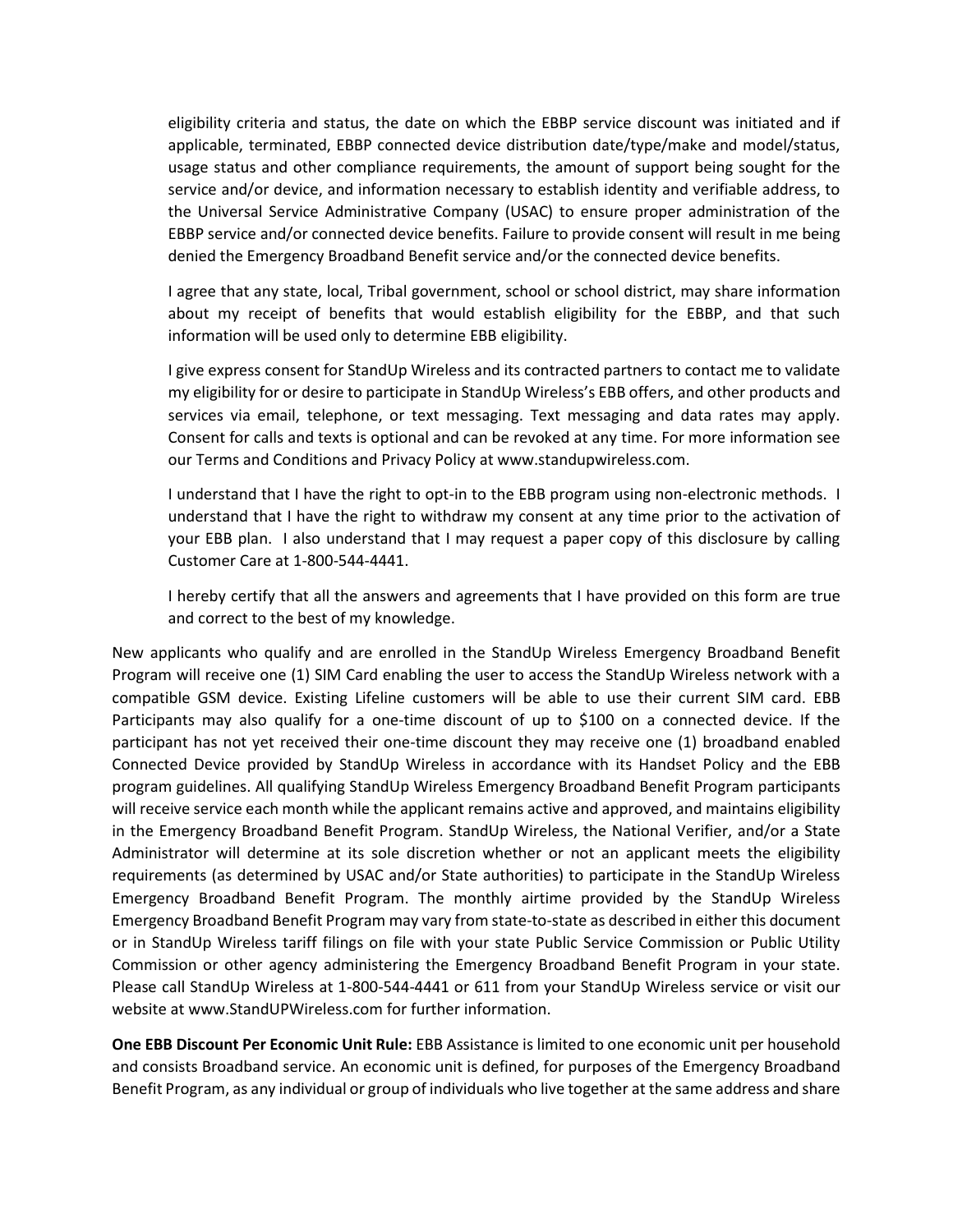income and expenses. An economic unit is not permitted to receive EBB benefits from multiple providers. Violation of the one benefit per economic unit rule constitutes a violation of the federal rules and will result in de-enrollment from the Emergency Broadband Benefit Program and potentially prosecution by the United States government.

You consent to have your personal identification information, including name, telephone number and address shared with the Universal Service Administrative Company (USAC) and/or its agents to confirm that neither you nor your household receive more than one EBB benefit. If you or any member of your family unit receives EBB Assistance from any other telephone company or broadband internet provider, you are responsible for notifying your current service provider that you have been approved for EBB Assistance through StandUp Wireless.

**EBB and Lifeline**: Customers may have one EBB and one Lifeline benefit per household. These benefits may be combined on the same account, or they may be two separate accounts. At activation, and after choosing to OPT-IN to the EBB program, by default, StandUp Wireless will combine the two benefits onto the same account. If the customer wishes to separate their EBB benefit into two accounts, they must contact customer care and make this request.

**EBB is Temporary:** The Consolidated Appropriations Act 2021 allocated \$3.2B for the EBB program and this program ends when the funds are depleted or on the date that is six months after the date on which the determination by the Secretary of Health and Human Services pursuant to section 319 of the Public Health Service Act (42 U.S.C. 247d) that a public health emergency exists as a result of COVID–19, including any renewal thereof, terminates.

StandUp Wireless will provide customers with at least a 30-day notice when the program ends. At the conclusion of the EBB Program, customers may choose to pay for the service to keep it, purchase a different rate plan at a different rate, or in the case of Lifeline customers, they may choose to keep their Lifeline benefit with StandUp Wireless and their rate plan will revert back to their Lifeline plan prior to the start of the EBB Program at no cost. StandUp Wireless will not opt the customer into AutoPay without the customer's permission, and the customer must have a credit card on file to enter the AutoPay program. At the conclusion of the EBB program, StandUp Wireless will send notices to customers informing them of the date when the program ends and to notify them of their options to continue service.

**Consent to Disclosure of Information:** By completing the StandUp Wireless EBB application, you consent to the release of your information, (including financial information) to our designated agent for the administration of your service with StandUp Wireless. This consent survives the termination of this Agreement. You further authorize StandUp Wireless to discuss with or access information from state or federal agency representatives concerning your eligibility for and participation in the EBB Assistance program. StandUp Wireless reserves the right to review your eligibility status at any time and require you to provide StandUp Wireless with written documentation of either your household's income or your participation in a qualifying federal program or state program.

**National Lifeline Accountability Database (NLAD):** Applicants who apply for EBB benefits will be automatically submitted to the NLAD database upon enrollment in any state that requires the use of the NLAD database. Applicants name, address, date of birth, and social security number will be submitted to NLAD during the application process. Applicants address will be confirmed as valid. Applicants' personal identity will be checked. Applicants will be screened to determine if they are already receiving an EBB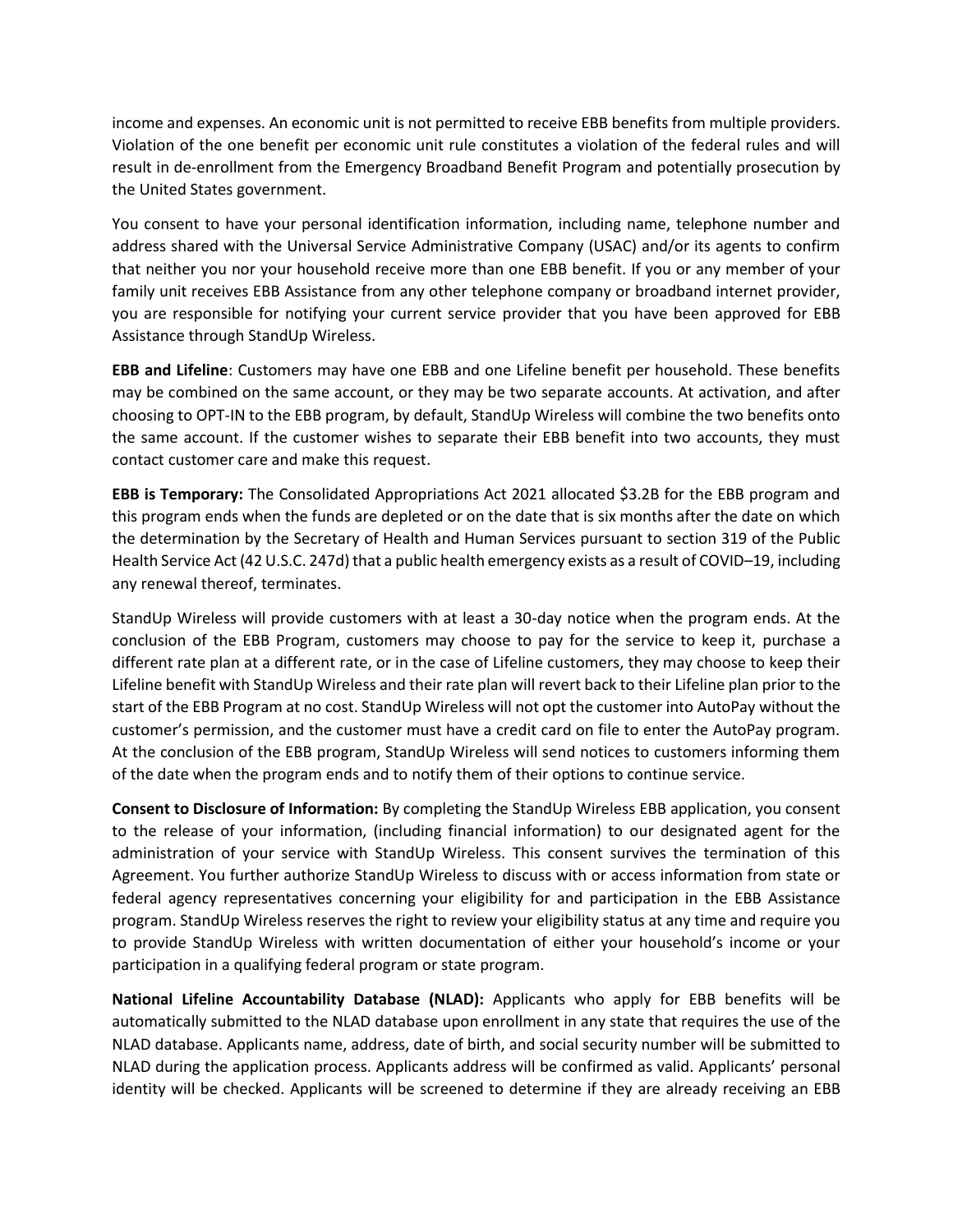benefit through another provider. If the subscriber is being provided a benefit with another provider, StandUp Wireless will transfer their benefit to StandUp Wireless with the subscriber's consent.

**Activation of Service:** Upon enrollment in the StandUp Wireless Emergency Broadband Benefit Program, new applicants will receive a StandUp Wireless SIM card, delivered to your home address noted in the application, or if you applied in person, the SIM card will be given to you at some point during or after the enrollment and approval process (timing of SIM card distribution in relation to the approval process varies by state). Insert the StandUp Wireless provided SIM card into your compatible device and power on the device. Placing an outbound call, sending a text, using data, or confirming that you want to activate your service will activate the StandUp Wireless EBB service. You must accept the StandUp Wireless telephone number assigned to your StandUp Wireless account at the time of activation and you will acquire no proprietary interest in any number assigned to you. The number assigned to your StandUp Wireless account at the time of activation will not be changed for any reason unless required by a carrier. You may not select a number to be assigned to your StandUp Wireless service unless otherwise specified in the StandUp Wireless General Terms & Conditions. You may choose to port your telephone number (if applicable) to StandUp Wireless once EBB has been approved. Additional information available at [https://standupwireless.com/support/number-port/.](https://standupwireless.com/support/number-port/)

**Account Activity Requirement:** You must make or answer a voice call, send a text message, use data, purchase minutes, or respond to direct contact from StandUp at least once during any 30-day period. If you do not, StandUp Wireless will send you a notice of inactivity otherwise known as the "Cure Period." To keep your service, you must make or answer a voice call, send a text use data, purchase minutes, or respond to direct contact from StandUp at least once within 15 days after the notification to cure your non-usage and confirm that you would like to continue receiving EBB service.

**Maintaining Eligibility and Service:** You will receive EBB service from StandUp Wireless if you continually meet the EBB eligibility requirements and the program remains active. If StandUp Wireless believes you are not eligible for EBB service, we will notify you that your EBB service will be cancelled. You will have 30 days to respond to the termination notice. If you do not demonstrate continued eligibility, service will be cancelled, you will lose any free remaining services and will no longer receive the free service. If you no longer qualify for a EBB discount, you must notify StandUp Wireless within thirty (30) days of this fact to be removed from the program.

**EBB is Non-Transferrable:** Eligibility for StandUp Wireless is personal to you. You may not transfer, to any third party, any of your rights or benefits received under the StandUp Wireless service, including but not limited to, any voice minutes or broadband data received under StandUp Wireless service funded by EBB.

**Monthly Service Period:** The period in which usage of your service is authorized lasting for a period of up to thirty (30) days beginning on (i) the date your StandUp Wireless account became active; (ii) the date you placed or received the initial service transaction on your StandUp Wireless account; (iii) the receipt of the allotment of StandUp Wireless rate plan airtime; (iv) the purchase or addition of StandUp Wireless airtime, or (v) the date you were determined to be eligible for the StandUp Wireless plan, whichever can be conclusively determined by StandUp Wireless at its sole discretion, and concluding thirty (30) days later. StandUp Wireless airtime will be added to your account on the first day of each Service Period, also known as your Anniversary Date, in accordance with your rate plan as long as the subscriber maintains eligibility for EBB service.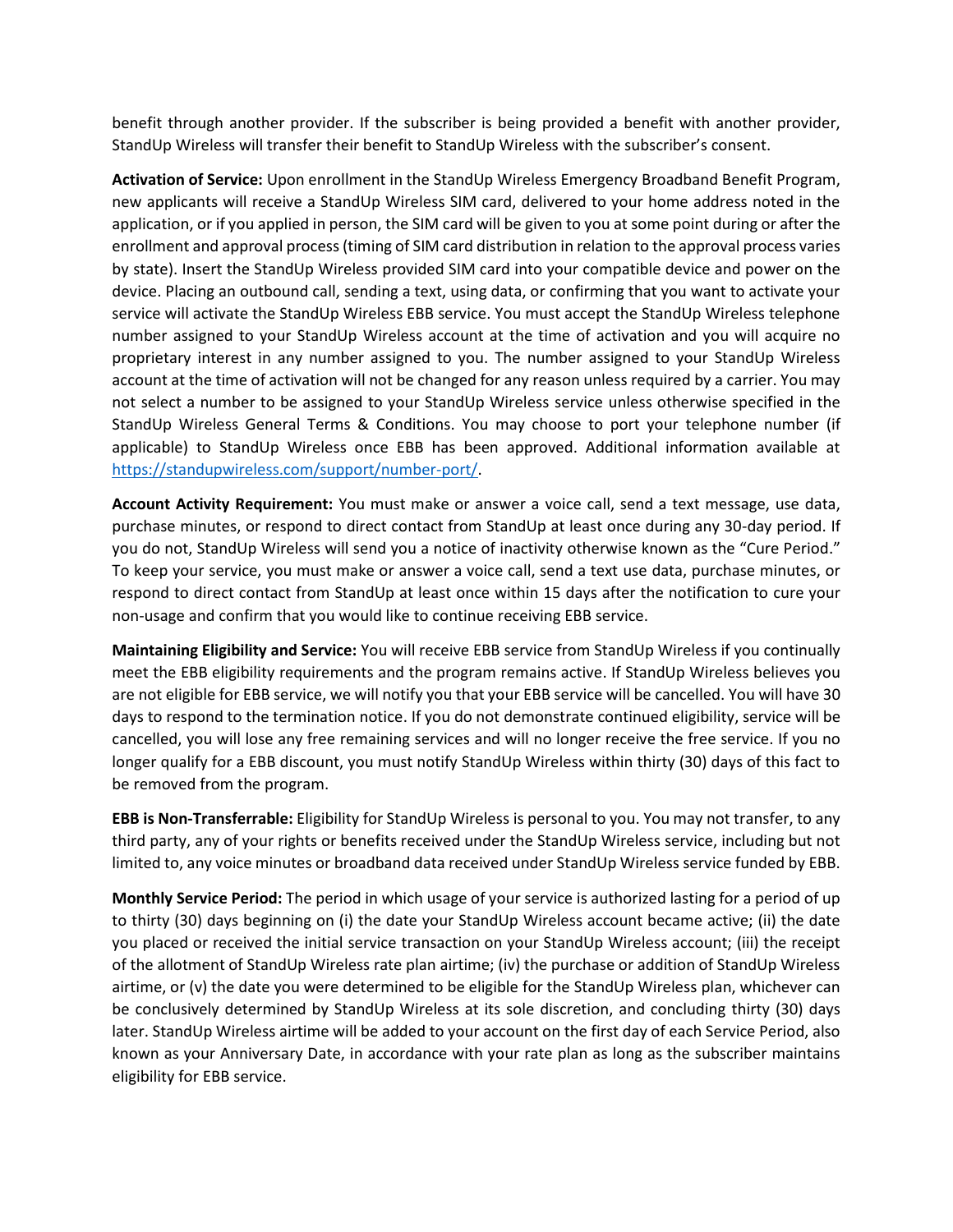**Monthly Service End Date**: The last day of your StandUp Wireless Monthly Service Period, occurs up to thirty (30) daysfrom your Anniversary Date. Service End Date can be calculated from (i) the date your StandUp Wireless account became active; (ii) the date you placed or received the initial airtime transaction on your StandUp Wireless account; (iii) the receipt of the monthly allotment of StandUp Wireless airtime; (iv) the purchase or addition of a StandUp Wireless airtime card, or (v) the date you were determined to be eligible for the StandUp Wireless EBB Plan,(vi) the date your EBB benefit was removed by you, or due to de-enrollment from EBB rules which ever can be conclusively determined by StandUp Wireless at its sole discretion.

**Airtime Rates, Usage and Included Monthly Airtime:** While you are enrolled in the StandUp Wireless Emergency Broadband Benefit Program, you will receive an allotment of airtime provided by the StandUp Wireless Emergency Broadband Benefit Program. Airtime will be added on your Anniversary Date as long as you remain eligible for the Emergency Broadband Benefit Program. An airtime transaction can include, but is not limited to, per minute voice cellular call, and incoming or outgoing text message, and/or the use of any data.

**Rate Plan Options:** Each plan offers different benefits, features, carryover options and pricing. The Plans that are currently available are:

| StandUp Wireless Nationwide EBB Plans <sup>1</sup>    |                |           |       |                      |  |  |
|-------------------------------------------------------|----------------|-----------|-------|----------------------|--|--|
| <b>Plan Name</b>                                      | <b>Minutes</b> | Text      | Data  | <b>Price</b>         |  |  |
| Lifeline & EBB - Unlimited Talk, Text & 10 GB Plan    | Unlimited      | Unlimited | 10 GB | \$40.00              |  |  |
| EBB - Unlimited Talk, Text & 10 GB Plan               | Unlimited      | Unlimited | 10 GB | \$40.00              |  |  |
| CA Lifeline & EBB - Unlimited Talk, Text & 16 GB Plan | Unlimited      | Unlimited | 16 GB | \$65.00 <sup>2</sup> |  |  |

**Additional Airtime:** StandUp Wireless offers additional airtime for purchase. See below for the available plans. Not all plans are available in all states. Additional Airtime is valid for 30 days from the purchase date. Airtime available for purchase in the StandUp Wireless mobile app, at [www.standupwireless.com,](http://www.standupwireless.com/) by calling Customer Care at 1-800-544-4441 or 611 using your StandUp Wireless service. These additional airtime options are only available to active customers that are already on a Service Plan.

| <b>StandUp Wireless Additional Airtime Options</b> |                |             |                     |  |  |
|----------------------------------------------------|----------------|-------------|---------------------|--|--|
| Price <sup>3</sup>                                 | <b>Minutes</b> | <b>Text</b> | Data                |  |  |
| \$5.00                                             | 250            | 250         | 250 MB              |  |  |
| \$10.00                                            |                |             | 1.5 <sub>GB</sub>   |  |  |
| \$10.00                                            | Unlimited      | Unlimited   | $1$ GB <sup>4</sup> |  |  |
| \$20.00                                            | Unlimited      | Unlimited   | 3 GB                |  |  |
| \$30.00                                            | Unlimited      | Unlimited   | 8 GB                |  |  |

<sup>&</sup>lt;sup>1</sup> Plan availability is dependent on your state of residence, federal and state funding available to you, and if you are receiving a free or discounted handset at the time of activation. Visit www.standupwireless.com or call 1-800-544- 4441 for more information.

<sup>&</sup>lt;sup>2</sup> CA Lifeline & EBB – Unlimited Talk, Text & 16 GB Plan pending FCC and California Public Utilities Commission approval. Until this plan is approved, subscribers in California will receive the Lifeline & EBB Unlimited Talk, Text & 10 GB Plan or the EBB – Unlimited Talk, Text & 10 GB Plan.

<sup>&</sup>lt;sup>3</sup> Price is subject to applicable taxes and fees.

<sup>4</sup> \$10 Unlimited Talk, Text & 1 GB Additional Airtime is not available to California Lifeline subscribers as their plans already contain Unlimited Talk and text and other \$10 options are more advantageous for them.